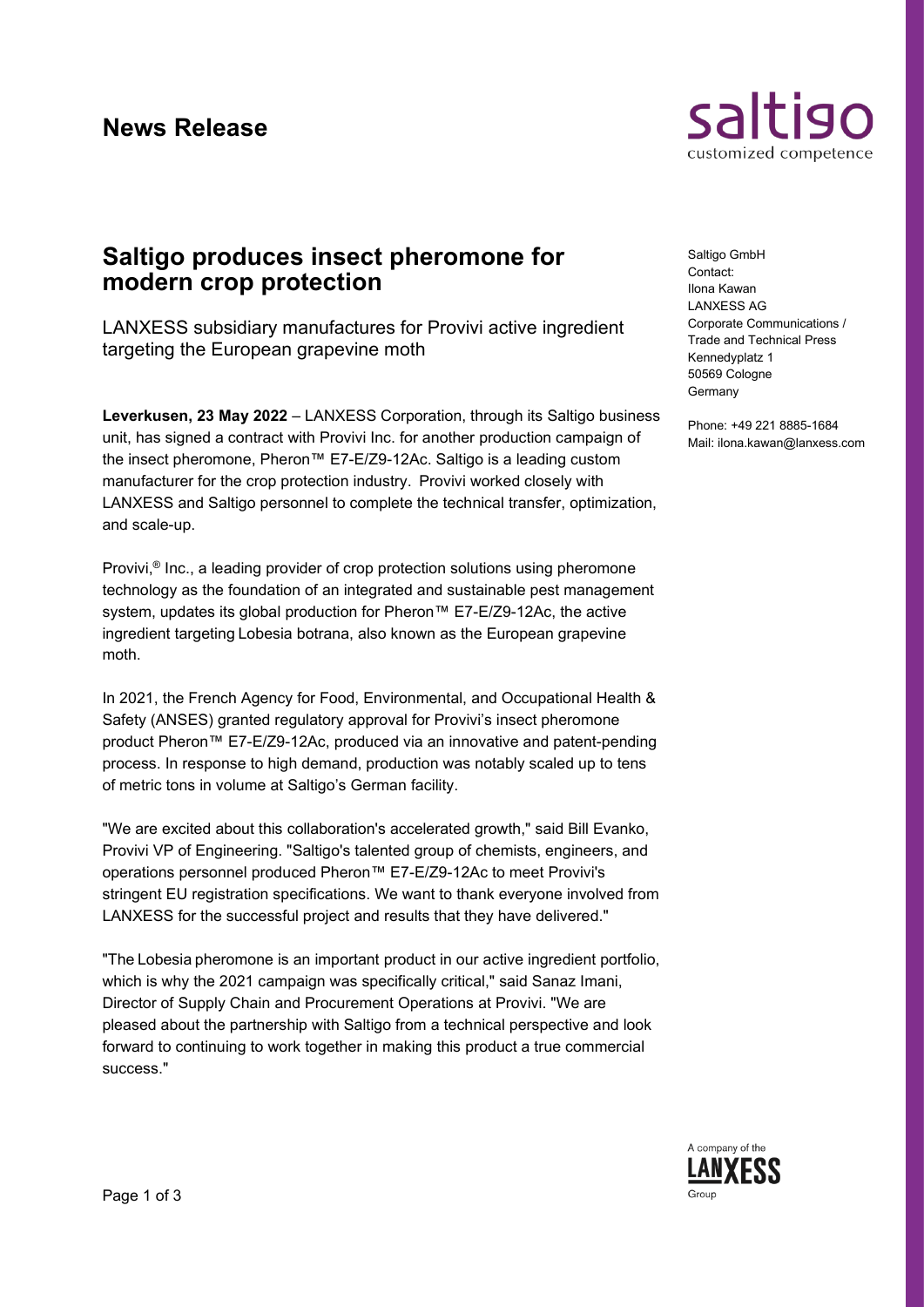# **News Release**



"We expect pheromones to play an important role in future crop protection, and we are proud to produce the active ingredient for a pioneer in that field," said Christoph Schaffrath, Saltigo Head of Marketing and Sales. "The metathesis route developed by Provivi is an innovative technology to make those molecules efficiently available at scale." 

The development of low-cost pheromones allows Provivi to simultaneously target key pests in row crops and tree fruits, nuts, and vine (TNV), to which Lobesia botrana belongs. The active ingredients Provivi is producing have led to a reduction in crop damage resulting in a reduction in the use of pesticides for the final consumer product.

Provivi is developing the Pheron® family of safe, effective, and economical pheromone-based mating disruption products, thereby offering an alternative technology as a new foundation for pest and resistance management in crop production. Provivi's patented production method enables a step-change in the cost of manufacturing pheromones, allowing the use of this proven tool in highacreage crops such as corn, rice, and soy. 

For more information about Provivi, please visit www.provivi.com.

### **Attractive for many industries**

Saltigo's comprehensive range of services includes process development and optimization, as well as registration and documentation support. This makes the LANXESS subsidiary attractive as an exclusive synthesis partner for companies of different sizes and from a wide range of industries. Saltigo not only produces for the agrochemical and pharmaceutical industries, but also works on products and specialty chemicals for companies in the plastics, personal care and energy sectors, for example.

The company, which specializes in the exclusive synthesis of active chemical ingredients and intermediates, has a state-of-the-art plant base at its integrated sites in Leverkusen and Dormagen. A broad technology portfolio, high expertise in process development and many years of industry experience in the agrochemical, pharmaceutical and fine chemical sectors are key success factors.